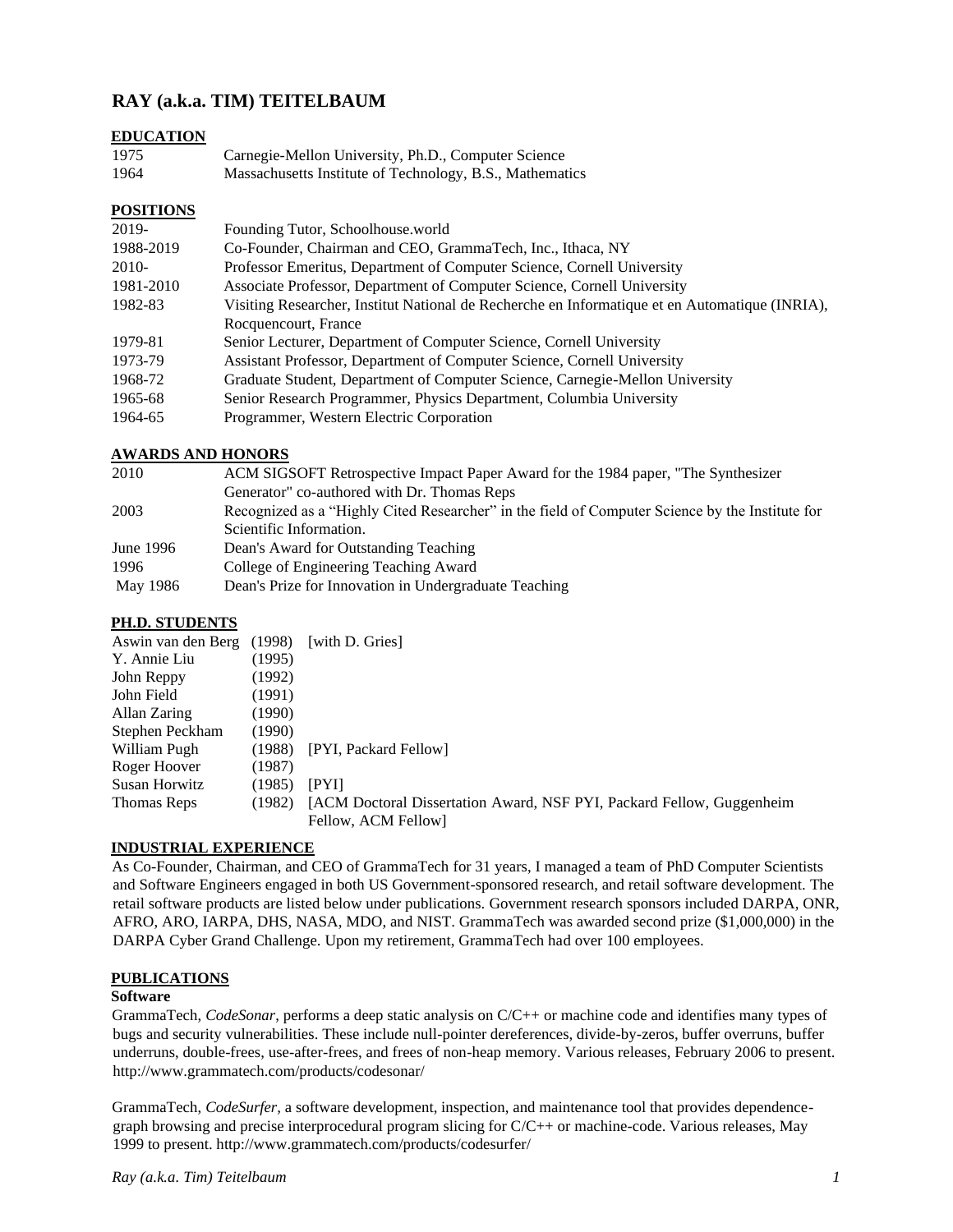GrammaTech, *Ada-ASSURED,* a multi-purpose tool that ensures consistent coding style, prevents syntax errors, and provides numerous productivity features for writing and reviewing code. It features WYSIWYG language-sensitive editing, automatic standards enforcement, high-quality pretty printing, and hypertext browsing in a package that can be integrated with any Ada compiler. Various releases, June 1996 to June 2004. http://www.grammatech.com/products/aa/

Reps, T. and Teitelbaum, T., *The Synthesizer Generator,* Various releases, December 1985 to April 1991 (Cornell); September 1991 to approximately 2010 (GrammaTech). The Synthesizer Generator is a tool for creating languagebased environments from formal specifications. It was licensed by Cornell, in source code form, for research purposes, to approximately 350 sites worldwide. Roughly half of the sites were in the U.S. and half were overseas; roughly half the sites were academic and half were government or industrial research laboratories. The Synthesizer Generator was commercialized by GrammaTech, Inc. of Ithaca, NY. Commercial products based on it include Penelope, a formal verification system for Ada, by ORA of Ithaca, NY; Raise, a rigorous approach to industrial software engineering, by CRI of Copenhagen, DK; CRIE, a LOTOS editing tool, U. Twente, Netherlands; and AdaASSURED, an Ada language-sensitive editor and program analysis tool, by GrammaTech.

Reps, T., Teitelbaum, T., et al., *The Cornell Program Synthesizer,* Version 1, June 1979; Version 1.02, September 1980; Version 1.03, September 1981 (with T. Reps). The Cornell Program Synthesizer was a programming environment for a small dialect of PL/I that demonstrated the feasibility of Integrated Development Environment (IDES). During its lifetime, it was licensed to 110 sites worldwide and was used by over 20,000 introductory programming students.

## **Books**

- Reps, T. and Teitelbaum, T., The Synthesizer Generator: A System for Constructing Language-Based Editors, Springer-Verlag, New York, 1988.
- Reps, T. and Teitelbaum, T., The Synthesizer Generator Reference Manual: Fourth Edition. Springer-Verlag, New York, NY, 1992.

Chinese reprint published by the World Publishing Corporation, Beijing, China, 1991.

#### **Book Chapters**

Kozen, D., Teitelbaum, T., Chen, W., Field, J., Pugh, W, and Vander Zanden, B., Alex - An Alexical Programming Language. In *Visual Languages and Applications*, T. Ichikawa, E. Jungert and R. Korfhage (eds.), Plenum Press, NY, 1990.

# **Reprinted in Collections**

- Reps, T., Balakrishnan, G., Lim, J., and Teitelbaum, T., A next-generation platform for analyzing executables. In *Malware Detection*, Advances in Information Security Series, Vol. 27, M. Christodorescu, S. Jha, D. Maughan, D. Song, and C. Wang (eds.), Springer-Verlag, 2006, pp. 43-61 Reprinted from *Proc. 3rd Asian Symposium on Programming Languages and Systems* (Tsukuba, Japan, November 3-5, 2005).
- Reps, T. and Teitelbaum, T., Language processing in program editors. In *Language Architectures and Programming Environments*, T. Ichikawa and H. Tsubotani (eds.), The World Scientific Publishing Company, Singapore, 1992, pp. 146-169.

Reprinted from *IEEE Computer 20*, 11 (November 1987), 29-40.

Reps, T. and Teitelbaum, T., The Cornell Program Synthesizer: A Syntax-directed Programming Environment. In *Interactive Programming Environments*, D. R. Barsow, E. Sanderwall, and H. Shrobe (eds.), McGraw-Hill, NY, 1984, pages 97-116.

Reprinted from *Communications of the ACM* 24, 9 (September 1981), pp 563-573.

Reps, T., Horowitz, S. and Teitelbaum, T., The Why and Wherefore of the Cornell Program Synthesizer. In *Software Development Environments,* A.I. Wasserman (ed.), IEEE Computer Society Press, November 1981, pages 64-72.

Reprinted from *Proceedings of ACM/SIGPLAN-SIGOA Symposium on Text Manipulation* (Portland, OR, June 8-10, 1981), *SIGPLAN NOTICES 16, 6* (June 1981), pp 8-16.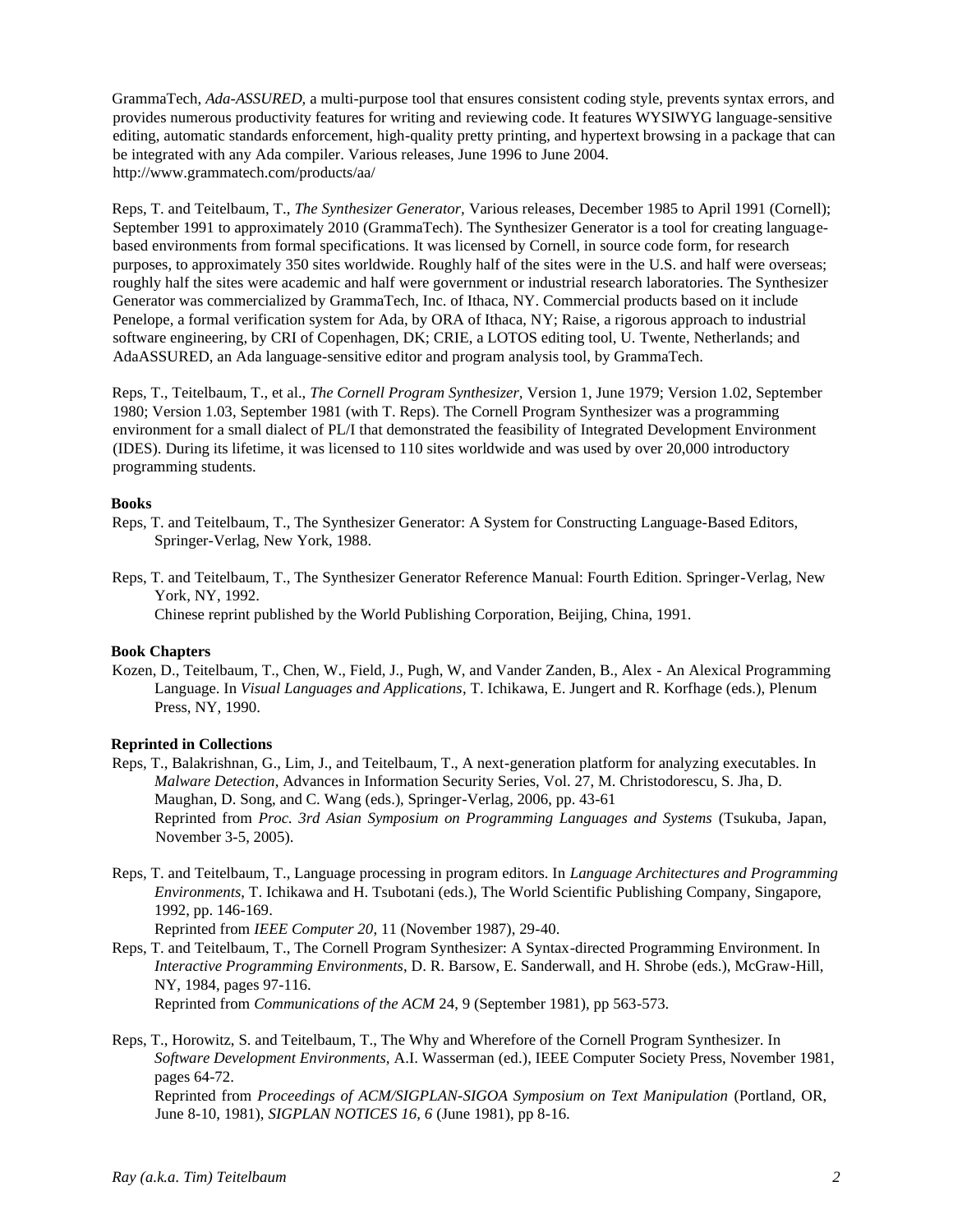#### **Journal Publications**

- Anderson, P., Reps, T., and Teitelbaum, T., Design and implementation of a fine-grained software inspection tool. In *IEEE Trans. on Software Engineering 29,* 8 (Aug. 2003), 721-733.
- Anderson, P., Binkley, D., Rosay, G., and Teitelbaum, T., Flow Insensitive Points-to Sets. In *Information and Software Technology (I&ST) 44*, 13 (October 2002), 743-754.
- Clarke, E. M., Fujita, M., Rajan, P. S., Reps, T., Shankar, S. and Teitelbaum, T., Program Slicing for VHDL. In *Software Tools for Technology Transfer 4,* 1 (October 2002), 125-137.
- Liu, Y. A., Stoller, S. D. and Teitelbaum, T., Strengthening Invariants for Efficient Computation. In *Science of Computer Programming (SCP) 41*, 2 (October 2001), 139-172.
- Millett, L. and Teitelbaum, T., Issues in Slicing Promela and its Applications to Model Checking, Protocol Understanding, and Simulation. In *International Journal on Software Tools for Technology Transfer 2,* 4 (2000), 343-349.
- Liu, Y. A., Stoller, S. D. and Teitelbaum, T., Static Caching for Incremental Computation. In *ACM Transactions on Programming Languages and Systems (TOPLAS) 20*, 3 (May 1998), 546-585.
- Liu, Y. A. and Teitelbaum, T., Systematic Derivation of Incremental Programs. In *Science of Computer Programming 24*, 1 (1995), 1-39.
- Demers, A. J., Horwitz, S. and Teitelbaum, T., An Efficient General Iterative Algorithm for Dataflow Analysis. In *Acta Informatica 24,* 6 (1987), 679-694.
- Horwitz, S. and Teitelbaum, T., Generating Editing Environments Based on Relations and Attributes. In *TOPLAS 9*, 3 (October 1986), 577-608.
- Reps, T., Teitelbaum, T. and Demers, A. J., Incremental Context-dependent Analysis for Language-based Editors. In *TOPLAS 5,* 3 (July 1983), 449-477.
- Teitelbaum, T. and Reps, T., The Cornell Program Synthesizer: A Syntax-directed Programming Environment. In *CACM 24,* 9 (September 1981), 563-573.

#### **Refereed Conference Proceedings**

- Reps, T., Balakrishnan, G., Lim, J., and Teitelbaum, T., A next-generation platform for analyzing executables. In *Proc. 3rd Asian Symposium on Programming Languages and Systems,* Tsukuba, Japan, Nov. 3-5, 2005.
- Balakrishnan, G., Reps, T., Melski, D., and Teitelbaum, T., WYSINWYX: What You See Is Not What You eXecute. In *Proc. IFIP Working Conference on Verified Software: Theories, Tools, Experiments*, Zurich, Switzerland, Oct. 10-13, 2005.
- Balakrishnan, G., Reps, T., Kidd, N., Lal, A., Lim, J., Melski, D., Gruian, R., Yong, S., Chen, C.-H., and Teitelbaum, T., Model checking x86 executables with CodeSurfer/x86 and WPDS++. In *Proc. Workshop on the Evaluation of Software Defect Detection Tools,* June 2005.
- Balakrishnan, G., Reps, T., Kidd, N., Lal, A., Lim, J., Melski, D., Gruian, R., Yong, S., Chen, C.-H., and Teitelbaum, T., Model checking x86 executables with CodeSurfer/x86 and WPDS++, (tool-demonstration paper). In *Proc. Computer-Aided Verification*, 2005.
- Balakrishnan, G., Gruian, R., Reps, T., and Teitelbaum, T., CodeSurfer/x86 -- A platform for analyzing x86 executables, (tool demonstration paper). In *Proc. Int. Conf. on Compiler Construction*, April 2005.
- Anderson, P., Binkley, D., Rosay, G., and Teitelbaum, T., Flow Insensitive Points-to Sets. In *Proceedings of the first IEEE Workshop on Source Code Analysis and Manipulatio*n, Florence, Italy, November 2001, pp. 79-89.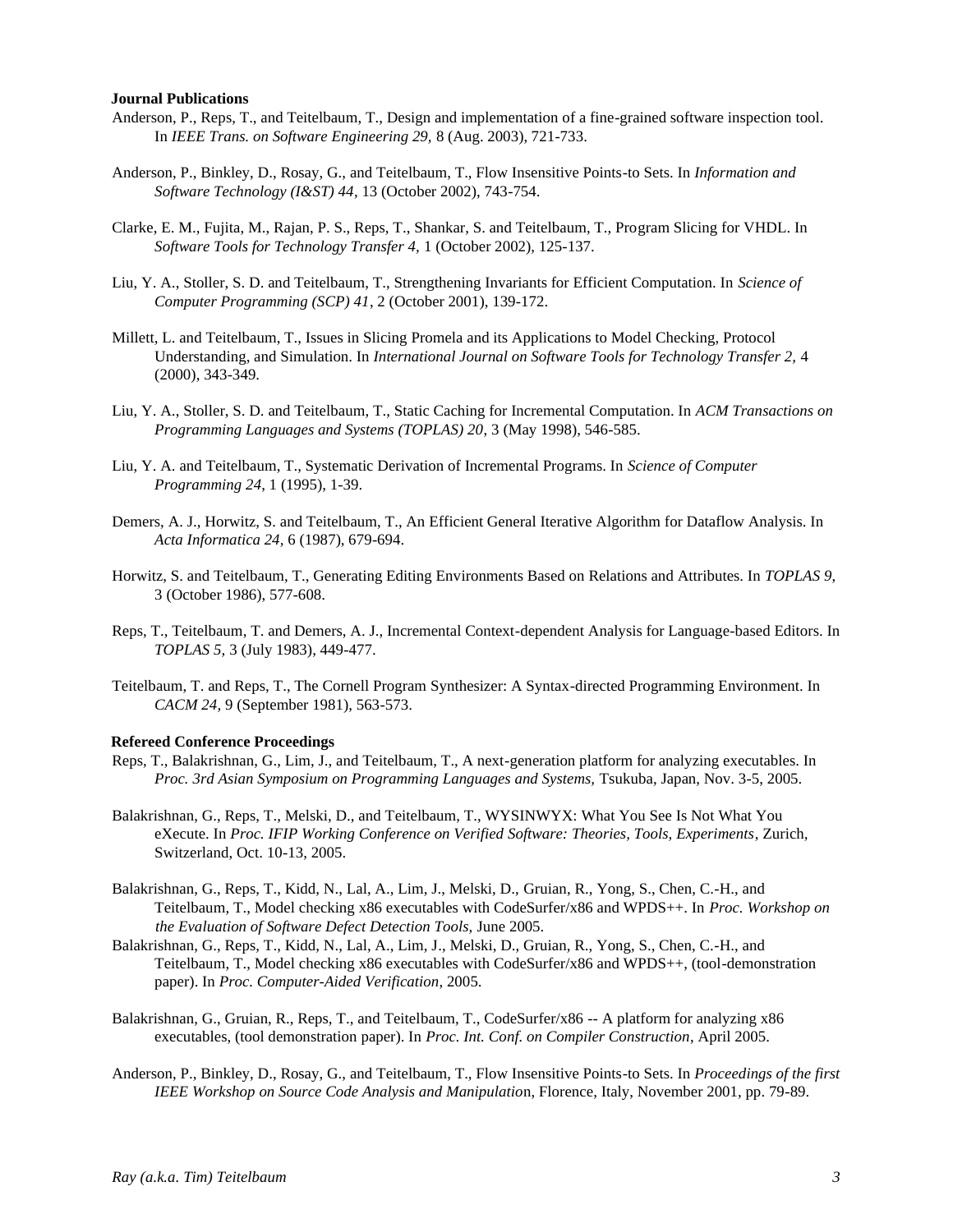- Clarke, E. M., Fujita, M., Rajan, S. P., Reps, T., Shankar, S. and Teitelbaum, T., Program Slicing of Hardware Description Languages. In *Proc. of Charme '99*, Bad Herrenalb, Germany, September 1999.
- Millett, L. and Teitelbaum, T., Channel Dependence Analysis for Slicing Promela. In *Proceedings of the International Symposium on Software Engineering for Parallel and Distributed Systems (PDSE'99)*, Los Angeles, CA, pp. 52-61, May 1999.
- Anderson, P., Goldsmith, M. and Scattergood, B. and Teitelbaum, T., An Environment for Integrating Formal Methods Tools. In *Proceeding of User-Interfaces for Theorem Provers 97 (UITP97)*, INRIA, SophiaAntipolis, September 1997.
- Liu, Y. A., Stoller, S. D. and Teitelbaum, T., Discovering Auxiliary Information for Incremental Computation. In *Proceedings of 23rd ACM Symposium on Principles of Programming Languages*, St. Petersburg Beach, FL, pp. 157-170, January 21-24, 1996.
- Lui, Y. A. and Teitelbaum, T., Caching Intermediate Results for Program Improvement. In *Proceedings of ACM SIGPLAN Symposium on PEPM*, La Jolla, CA, pp. 190-201, June 1995.
- Field, J. and Teitelbaum, T., Incremental Reduction in the Lambda Calculus. Presented at *1990 Lisp and Functional Programming Conference*, Nice, France, pp. 307-322, June 1990.
- Teitelbaum, T. and Chapman, R., Higher-order Attribute Grammars and Editing Environments. In *Proceedings of ACM SIGPLAN '90 Conference on Programming Language Design and Implementation*, White Plains, NY, pp. 197-208, June 1990.
- Pugh, W. and Teitelbaum, T., Incremental Computation by Function Caching. In *Proceedings of 16th ACM Symposium on Principles of Programming Languages,* Austin, TX, January 11-13, 1989, pp. 269-276.
- Kozen, D., Teitelbaum, T., Chen, W., Field, J., Pugh, W., and Zanden, B. V., Alex An Alexical Programming Language. *Workshop on Visual Languages*, Linkoping, Sweden, August 19-21, 1987.
- Hoover, R. and Teitelbaum, T., Efficient Incremental Evaluation of Aggregate Values in Attribute Grammars. In *Proceedings of ACM SIGPLAN '86 Symposium on Compiler Construction,* Palo Alto, CA, June 1986, pp. 3950.
- Reps, T., Marceau, C. and Teitelbaum, T., Remote Attribute Updating for Language-based Editors. In *Proceedings of 13th ACM Symposium on Principles of Programming Languages,* St. Petersburg, FL, January 1986, pp. 113.
- Horwitz, S. and Teitelbaum, T., Relations and Attributes: A Symbiotic Basis for Editing Environments. In *Proceedings of ACM SIGPLAN '85 Symposium on Language Issues in Programming Environments*, Seattle, WA, June 1985, pp. 93-106.
- Reps, T. and Teitelbaum, T., The Synthesizer Generator. In *Proceedings of ACM SIGSOFT/SIGPLAN Software Engineering Symposium on Practical Software Development Environments*, Pittsburgh, PA, April 1984, pp. 42-48.
- Teitelbaum, T., Reps, T. and Horowitz, S., The Why and Wherefore of the Cornell Program Synthesizer. In *Proceedings of ACM/SIGPLAN-SIGOA Symposium on Text Manipulatio*n, Portland, OR, June 8-10, 1981, pp. 8-16.
- Demers, A. J., Reps, T. and Teitelbaum, T., Incremental Evaluation for Attribute Grammars with Application to Syntax-directed Editors. In *Proceedings of 8th ACM Symposium Principles of Programming Languages*, Williamsburg, VA, January 26-28, 1981, pp. 105-116.
- Demers, A. J., Donahue, J., Teitelbaum, T., and Williams, J., Encapsulated Data Types and Generic Procedures. In *Proceedings of DOD Workshop on a Common Programming Language for Embedded Systems*, Ithaca, NY, 1976, Springer-Verlag, pp. 171-214.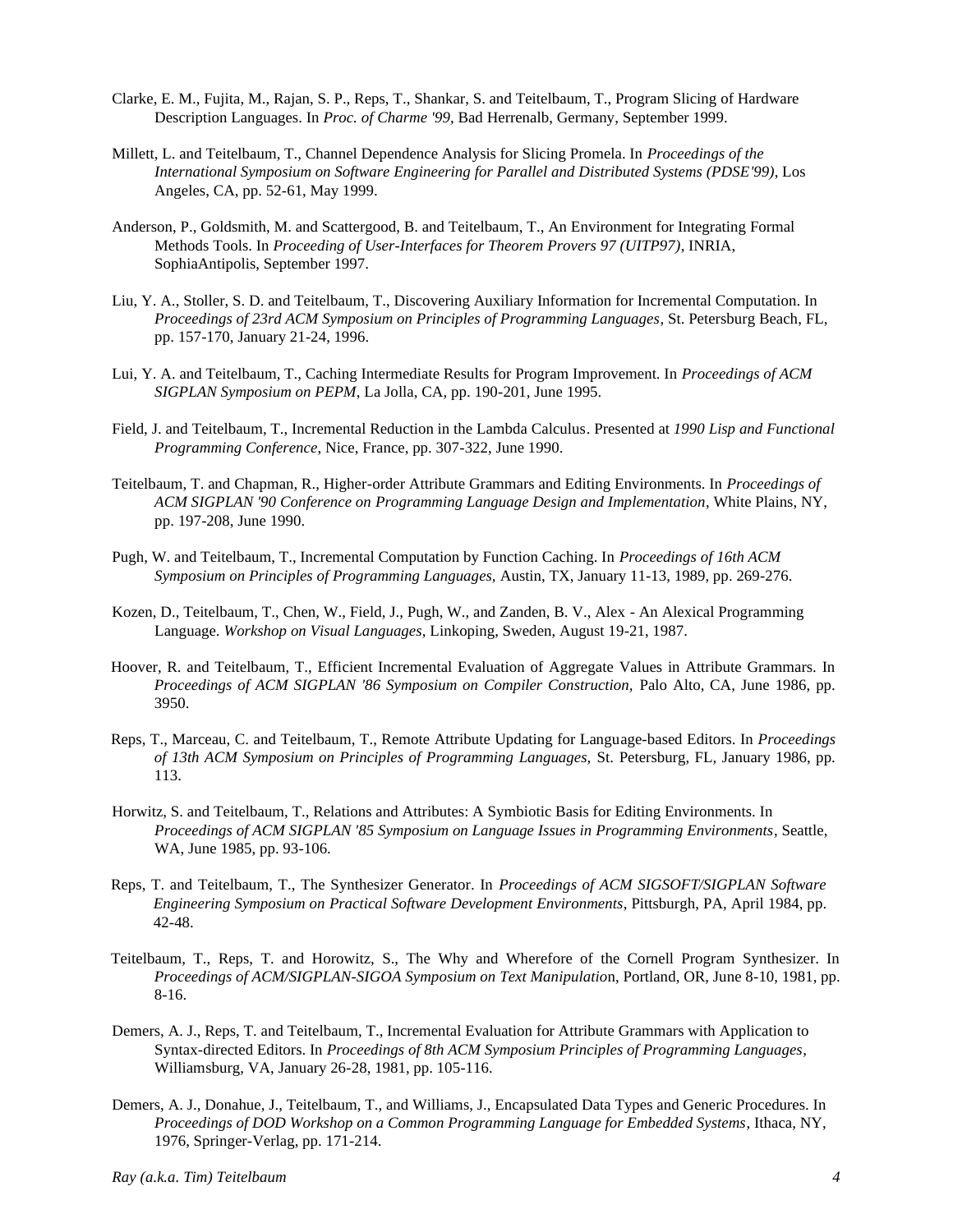- Teitelbaum, T., Context-free Error Correction by Evaluation of Algebraic Power Series. In *Proceedings of 5th ACM Symposium on Theory of Computing*, Austin, TX, April 30-May 2, 1973, pp. 196-199.
- Teitelbaum, T., Newman, et al., A Study of Sigma Leptonic Decay Using an HPD in Pattern Recognition Mode. In *Proceedings International Conference on Advanced Data Processing for Bubble Chambers and Spark Chambers,* New York, NY, October 1968, pp. 256-265.
- Teitelbaum, T. and Burd, D., Current Status of Automatic Scanning at Columbia University. In *Proceedings of the 1967 International Conference on Programming for Flying Spot Devices,* Munich, Germany, January 1967.

#### **Other Conference Publications**

- Melski, D., Teitelbaum, T., and Reps, T., Static Analysis of Software Executables. In *CATCH '09: Proceedings of the 2009 Cybersecurity Applications & Technology Conference for Homeland Security*, 2009.
- Anderson, P. and Teitelbaum, T., Software Inspection Using CodeSurfer. In *WISE'01: Proceedings of the 1st Workshop on Inspection in Software Engineering*, Paris, France, July 23, 2001.
- Millett, L. and Teitelbaum, T., Slicing Promela and its Applications to Protocol Understanding and Analysis. In *Proceedings of the 4th Workshop on Automata Theoretic Verification with the SPIN Model Checker*, Paris, France, pp. 75-83, November 1998.

## **Tutorials**

- Semantic Analysis. SIGPLAN '93 Conference on Programming Language Design and Implementation, Albuquerque, NM, June, 1993.
- Generating Language-Sensitive Environments. *SIGPLAN '92 Conference on Programming Language Design and Implementation*, San Francisco, CA, June 15-19, 1992.
- Semantic Analysis. SIGPLAN '88 Conference on Programming Language Design and Implementation, Atlanta, GA, June 22-24, 1988.

Semantic Analysis. *SIGPLAN '86 Symposium on Compiler Construction*, Palo Alto, CA, June 25-27, 1986.

#### **Magazine Articles**

- Anderson, P., Reps, T., Teitelbaum, T., and Zarins, M., Tool support for fine-grained software inspection. *IEEE Software 20*, 4 (2003), 42-50.
- Reps, T. and Teitelbaum, T., Language processing in program editors. *IEEE Computer 20*, 11 (November 1987), 2940.

## **Other Publications and Reports**

- Reps, T.W., Teitelbaum, T., Anderson, P., and Melski, D., Static analysis of binary executable code. Proceedings of Defining the State of the Art in Software Security Tools Workshop, NIST Special Publication 500-264, Sept. 2005.
- Teitelbaum, T., Structure of C Programs and Their Interpretation, Third Edition August 20, 1996, 58 pp. Approximately 1000 copies printed.
- Liu Y.A., Teitelbaum, T., Incremental Computation for Transformational Software Development. Tech. Rep. 951499, Department of Computer Science, Cornell University, Ithaca, NY, March 1995.
- Liu Y.A., Teitelbaum, T., Caching Intermediate Results for Program Improvement. Tech. Rep. 95-1498, Department of Computer Science, Cornell University, Ithaca, NY, March 1995.
- Liu Y.A., Teitelbaum, T., Systematic Derivation of Incremental Programs. Tech. Rep. 94-1444, Department of Computer Science, Cornell University, Ithaca, NY, August 1994.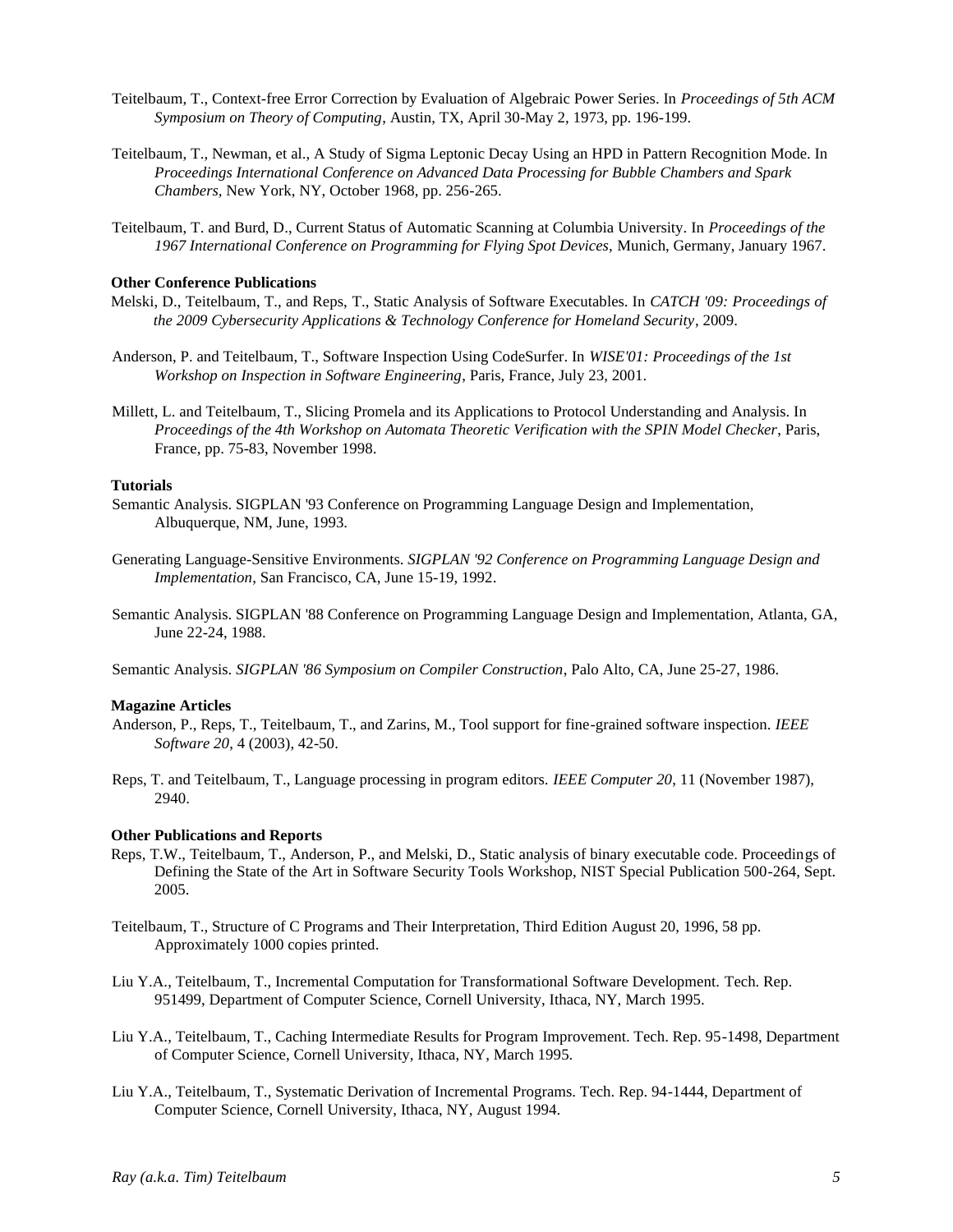- Liu Y.A., Teitelbaum, T., Deriving Incremental Programs. Tech. Rep. 93-1384, Department of Computer Science, Cornell University, Ithaca, NY, September (revised October) 1993.
- Kozen, D., Teitelbaum, T., Chen, W.Z., Field, J.H., Pugh, W.W.; Vander Zanden, B.T., Alex -- An Alexical Programming Language. Tech. Rep. 87-835, Department of Computer Science, Cornell University, Ithaca, NY, May 1987.
- Teitelbaum, T. and Reps, T., Release of the Synthesizer Generator. In ACM Software Engineering Notes 11, 1 (January 1986), 109-110.
- Teitelbaum, T., The Cornell Program Synthesizer: A Tutorial Introduction. Department of Computer Science, Cornell University, First Edition, July 1979, Fifth Edition, May 1983, 49 pp. Approximately 20,000 copies printed.
- Teitelbaum, T. and Reps, T., On the Value of Syntax-directed Editors. CACM 25 (5), May 1982, pp. 351-352.

Teitelbaum, T., The Cornell Program Synthesizer: Announcement. SIGPLAN NOTICES, October 1979, page 75.

- Teitelbaum, T., The Cornell Program Synthesizer: A Microcomputer Implementation of PL/CS. Tech. Rep. 79-370, Department of Computer Science, Cornell University, Ithaca, NY, March 1979.
- Teitelbaum, T., A Formal Syntax for PL/CS. Tech. Rep. 76-281, Department of Computer Science, Cornell University, Ithaca, NY, January 1976.
- Teitelbaum, T., A Compiler Project. Department of Computer Science, Cornell University, Ithaca, NY, January 1976.
- Teitelbaum, T., Minimal Distance Analysis of Syntax Errors in Computer Programs. Ph D. Thesis, Department of Computer Science, Carnegie-Mellon University, Pittsburgh, PA, September 1975

# **LECTURES**

# **Static-semantic Analysis Based on Dependence Graphs.**

Sandia National Laboratory, Albuquerque, NM, April 1999. Northrop-Grumman, Pico Rivera, CA, April 1999. National Security Agency, Linthicum Heights, MD, January 1999. Martin-Marietta, Owego, NY, October 1997.

#### **Assuring Software Quality Using an Ada Language-sensitive Programming Environment.**

Martin-Marietta Corporation, Syracuse, NY, April 1994. Loral Aerospace Corporation, Owego, NY, June 1994. IBM Federal Systems Division, Owego, NY, April 1993. Software Productivity Laboratory, Herndon, VA, March 1993. SAIC, Orlando, FL, March 1993. Martin-Marietta Corp., Orlando, FL, March 1993. ECC, Orlando, FL, March 1993. GE Aerospace Corp., Syracuse, NY, July 1992. IBM Federal Systems Division, Owego, NY, July 1992.

## **Higher-order Attribute Grammars and Editing Environments.**

Rice University, Houston, TX, April 1990. ACM SIGPLAN '90 Conference on Programming Language and Design and Implementation, White Plains, NY, June 1990.

#### **Static Semantic Analysis.**

ACM SIGPLAN Conference-93, Albuquerque, NM, June 1993.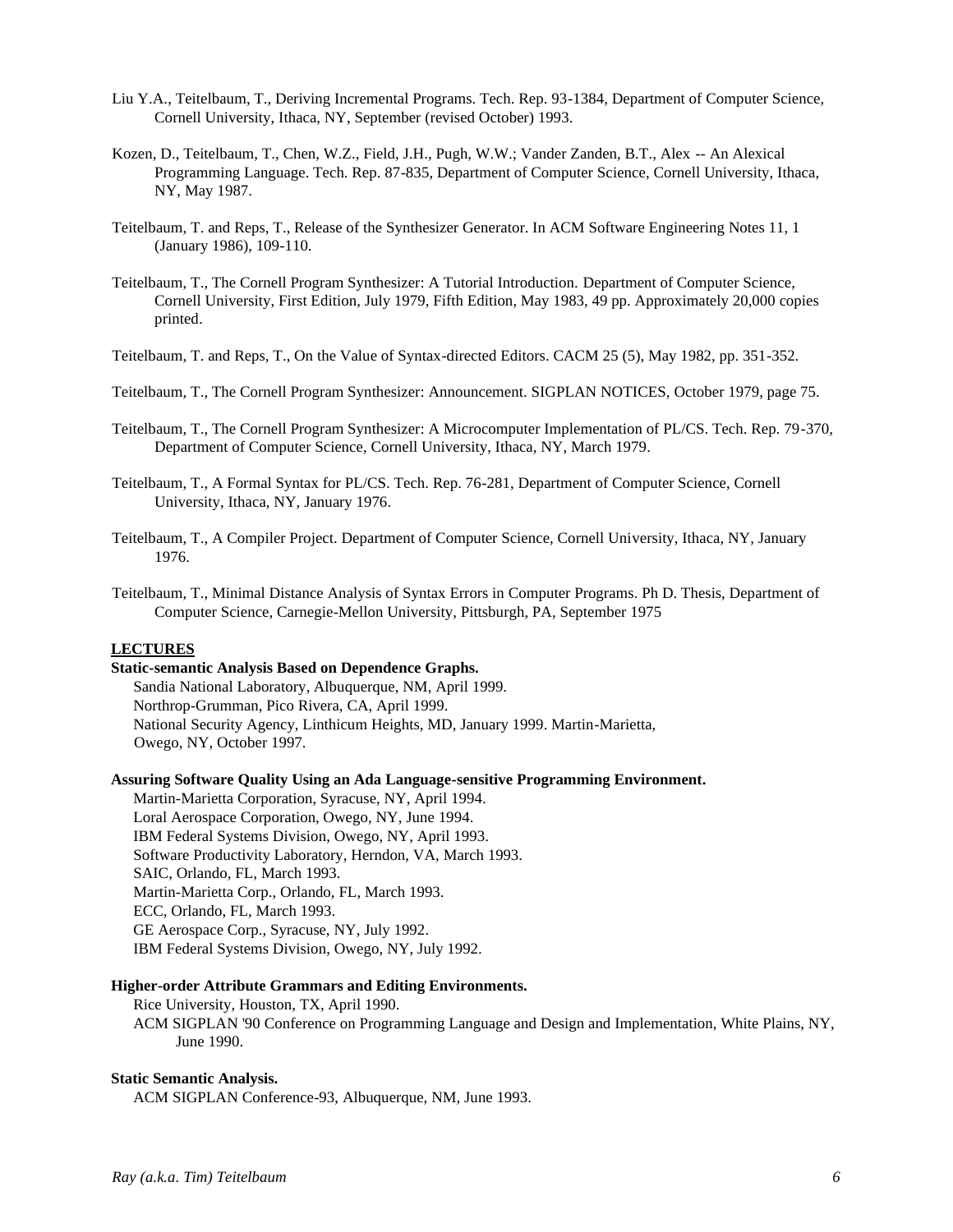# **Automatically Enforcing Quality in ADA Software: Implications for Interactive Tools.** 10th

Annual Washington ADA Symposium, McLean, VA, June 1993.

**The Synthesizer Generator: A System for Constructing Language-based Editors.**  AT&T Bell Laboratories, Murray Hill, NJ, May 1993. HP Laboratories, Palo Alto, CA, March 1993. Lockheed Missiles and Space Co., Palo Alto, CA, March 1993. HP Corp., Ft. Collins, CO, March 1993. Software Productivity Consortium, Herndon, VA, March 1993. Digital Equipment Corporation, Nashua, NH, February 1993. Raytheon Corporation, Portsmouth, RI, November 1992. GE Aerospace Corp., Syracuse, NY, July 1992. RADC, Rome, NY, July 1992. CASE-92, Montreal, Canada, July 1992. GTE, Research Triangle Park, NC, May 1992. Verdix Corporation, Herndon, VA, April 1992. Loral Space and Range Systems, San Jose, CA, March 1992. Sun Microsystems Laboratories, Inc., Mountain View, CA, March 1992. SunPro, Mountain View, CA, March 1992. Lockheed Missiles and Space Co., Palo Alto, CA, March 1992. Workshop on Programming Environments, Dagstuhl, Germany, March 1992. Unisys/Paramax, Arlington, VA, March, 1992. Software Productivity Consortium, Herndon, VA, February 1992. Seer Technologies, New York, NY, October 1991. Tandem Computers, Cupertino, CA, September 1991. Software Productivity Laboratory, Loral Aerospace Corp., San Jose, CA, September 1991. IDE, San Francisco, CA, September 1991. Telesoft Corp., San Diego, CA, September 1991. Naval Oceans Systems Center (NOSC), San Diego, CA, September 1991. NASA, Langley Air Force Base, FL., May 1991. Ford Aerospace Corp., San Jose, CA., January 1990. Annual Meeting, Syracuse University CASE Center, Blue Mountain Lake, NY, July 1989.

## **Incremental Computation.**

Office of Naval Research, April 1988.

## **Generation of Language-based Programming Environments.**

Boston SIGPLAN, Intermetrics, Cambridge, MA, November 1988. General Motors, Warren, MI, March 1988. Department of Computer Science, Bucknell University, Lewisburg, PA, November 1987. Department of Mathematics and Computer Science, Dartmouth College, Hanover, NH, October 1987. General Electric, Schenectady, NY, July 1987. Institute for the Retraining in Computer Science. Clarkson University, Potsdam, NY, July 1986. Office of Naval Research, Washington, DC, February 1986. Wang Institute, January, 1985. Department of Computer Science, University of Maryland, October, 1984.

# **Syntax-directed Programming Environments.**

Department of Computer Science, ETH, Lausanne, Switzerland, July 1984 (2 lectures). Department of Computer Science, University of Oslo, Oslo, Norway, February 1983. Department of Computer Science, University of Linkoping, Linkoping, Sweden, February 1983.

## **Incremental Evaluation for Attribute Grammars with Application to Syntax-directed Editors.**

Sino-American Symposium of Computer Software Engineering, Changsha, People's Republic of China, April 1982.

Central Research Laboratory, Nippon Electric Company, Kawasaki-City, Japan, April 1982.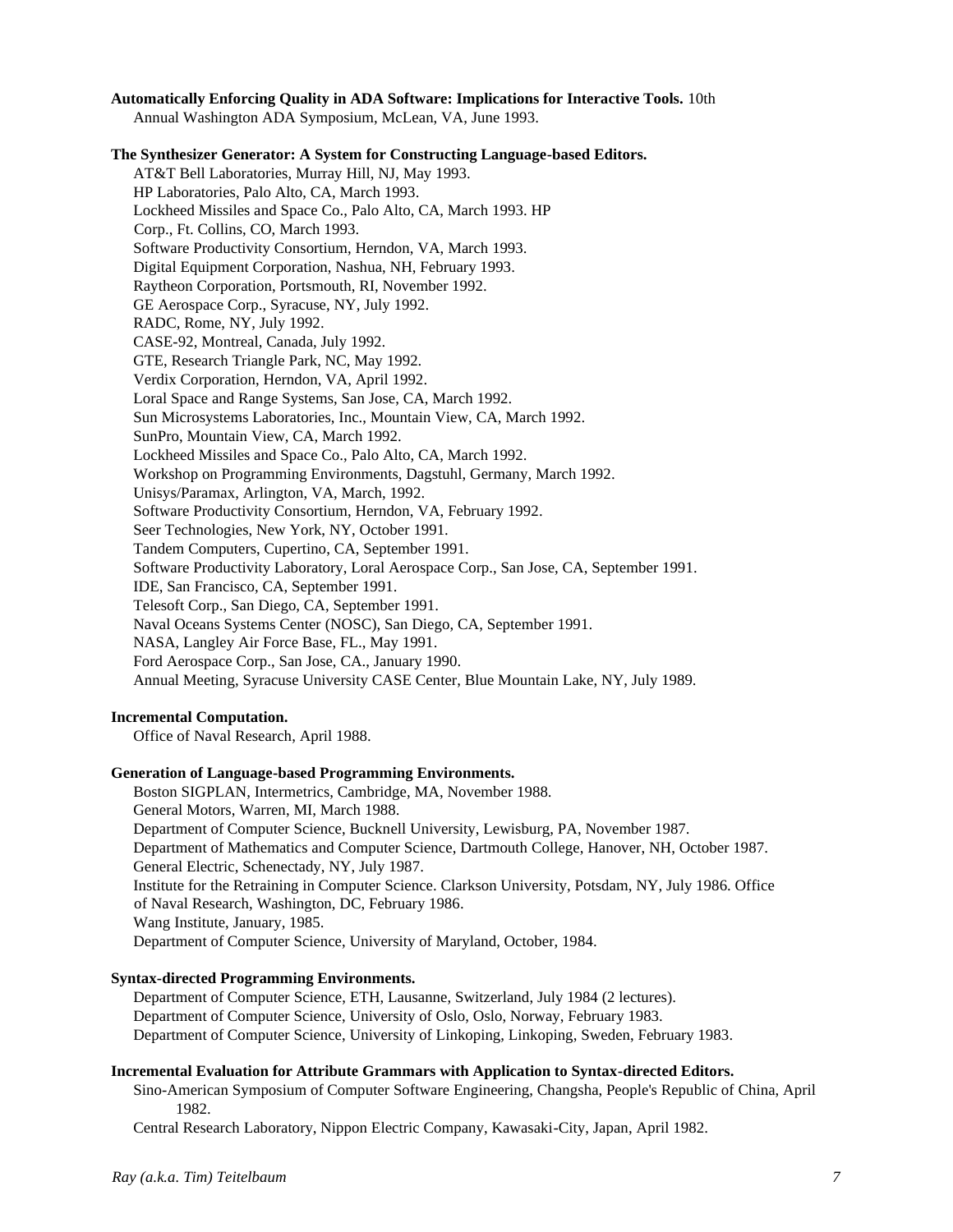Department of Computer Science, New York University, New York, NY, March 1981. Department of Computer Science, Purdue University, Lafayette, IN, February 1981. Eighth Annual ACM Symposium on Principles of Programming Languages (POPL), Williamsburg, VA, January 1981. Department of Computer Science, Carnegie-Mellon University, Pittsburgh, PA, November l980. **Design and Implementation of the Cornell Program Synthesizer, A Syntax-directed Programming Environment (usually with demonstrations on a Terak (LSI-11) microcomputer).**  Department of Computer Science, Tsinghua University, Peking, Peoples Republic of China, April 1982. Sino-American Symposium of Computer Software Engineering, Changsha, Peoples Republic of China, April 1982. Central Research Laboratory, Nippon Electric Company, Kawasaki-City, Japan, April 1982. Language Issues for Large-Scale Computing, Department of Energy, Gleneden Beach, OR, March 1982. Department of Computer Science, Pennsylvania State University, State College, PA, December 1981. Department of Mathematical Sciences, Rensselaer Polytechnic Institute, Troy, NY, December 1981. Department of Computer Science, Brown University, Providence, RI, September 1981. Department of Computer Science, SUNY Stony Brook, Stony Brook, NY, March 1981. National Bureau of Standards, Gaithersburg, MD, March 1981. Department of Computer Science, City University of New York, New York, NY, March 1981. Department of Computer Science, University of Indiana, Bloomington, IN, February 1981. Department of Computer Science, Purdue University, Lafayette, IN, February 1981. Department of Computer Science, University of Rochester, Rochester, NY, January 1981. Schlumberger-Doll Research, Ridgefield, CT, January 1981. IBM, T. J. Watson Research Center, Yorktown Heights, NY, January 1981. Department of Mathematics, Dartmouth, Hanover, NH, December 1980. Department of Computer Science, University of Waterloo, Ontario, Canada, December 1980. Bell Telephone Laboratories, Murray Hill, NJ, November 1980. IBM Endicott Development Laboratory, Endicott, NY, November 1980. Department of Electrical and Computer Engineering, and the Department of Computer and Information Sciences (COINS), University of Massachusetts, Amherst, MA, November 1980. Department of Computer Science, New York University, New York, NY, October 1980. Department of Computer Science, University of Texas, Austin, TX, October 1980. Department of Mathematical Sciences, Rice University, Houston, TX, October 1980. General Motors Research Laboratories, Warren, MI, May 1980. Department of Computer and Information Sciences, University of Michigan, Ann Arbor, MI, May 1980. Bell Telephone Laboratories, Naperville, IL, May 1980. Department of Mathematics, Ithaca College, Ithaca, NY, April 1980. Department of Electrical Engineering and Computer Science, University of Connecticut, Storrs, CT, April 1980. Department of Mathematics, Wesleyan University, Middletown, CT, April 1980. Bell Telephone Laboratories, Holmdel, NJ, March 1980. Department of Computer Science, Queens University, Kingston, Canada, February 1980. Digital Equipment Corporation, Maynard, MA, July 1979. Department of Computer Science, University of Guelph, Guelph, Canada, June 1979. Department of Mathematics, Hamilton College, Clinton, NY, April 1979. IEEE Delaware Bay Chapter, Newark, DE, April 1979. Department of Electrical Engineering, University of Delaware, Newark, DE, April 1979. Department of Computer Science, Carnegie-Mellon University, Pittsburgh, PA, March 1979. Department of Computer Science, North Carolina State University, Raleigh, NC, March 1979. Department of Computer Science, Duke University, Durham, NC, March 1979. IBM Scientific Center, Cambridge, MA, March 1979. Zilog Inc., Cupertino, CA, February 1979. Department of Electrical Engineering and Computer Science, University of Santa Clara, Santa Clara, CA, February 1979. Intel Corporation, Santa Clara, CA, February 1979.

IBM Research Laboratory, San Jose, CA, February 1979.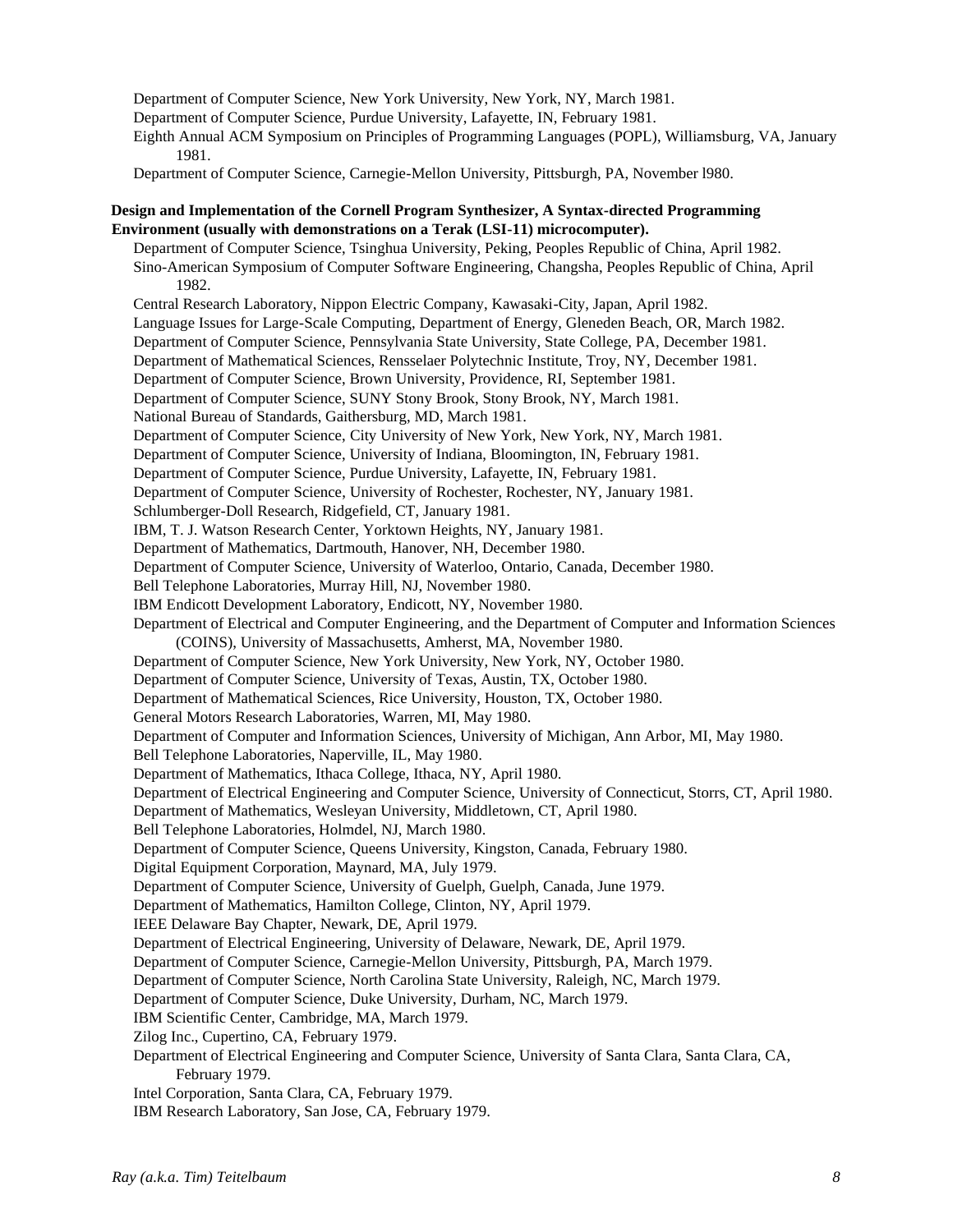Department of Electrical Engineering and Computer Science, Columbia University, New York, NY, January 1979.

Department of Electrical Engineering and Computer Science, Princeton University, Princeton, NJ, January 1979. IBM, T. J. Watson Research Center, Yorktown Heights, NY, January 1979.

#### **Computer science and software engineering education at Cornell.**

Changsha Institute of Technology, Changsha, Peoples Republic of China, April 1982.

# **On encapsulated data types and generic procedures.**

Department of Computer Science, SUNY Stony Brook, Stony Brook, NY, December 1976.

#### **On structured assembly languages.**

U.S. Army Electronics Command, Fort Monmouth, NJ, December 1975.

# **On the diagnosis and correction of syntax errors in programs by evaluation of algebraic power series in noncommuting variables.**

Fifth Annual ACM Symposium on Theory of Computing (SIGACT), Austin, TX, May 1973. Department of Computer Science, Cornell University, Ithaca, NY, March 1973. Department of Electrical Engineering, Massachusetts Institute of Technology, Cambridge, MA, March 1973. Department of Computer Science, Duke University, Durham, NC, March 1973. School of Electrical Engineering, University of Pennsylvania, Philadelphia, PA, February 1973. Department of Electrical Engineering, Princeton University, Princeton, NJ, February 1973. Department of Computer Science, SUNY Stony Brook, Stony Brook, NY, December 1973.

#### **On automatic scanning of bubble chamber photographs** Brookhaven

Laboratory, Upton, NY, October 1967

#### **PROFESSIONAL ACTIVITIES**

# **Chairman**

Doctoral Dissertation Award Committee, ACM, 1992-93.

#### **Member**

Doctoral Dissertation Award Committee, ACM, July 1988-94. Academic Advisory Committee, ADAPSO, October 16-19, 1988, Dallas, TX. Program Committee, ACM SIGPLAN `88 Compiler Construction Conference, June 20-24, 1988, Atlanta, GA. Panel, Software Engineering Program, NSF, April 4, 1988, Washington, DC. NSF Software Engineering Workshop, February 24-26, 1988, Atlanta, GA. Program Committee, Fifteenth Annual ACM SIGACT/SIGPLAN Symposium on Principles of Programming Languages, January 1987. Program Committee, ACM SIGPLAN '84 Symposium on Compiler Construction, Montreal, Canada, June, 1984. Program Committee, International Course on Syntax-Directed Editors, Aussois, France, April 18-22, 1983 (Codirector). Program Committee, Tenth Annual ACM SIGACT/ SIGPLAN Symposium on Principles of Programming Languages, January 24-26, 1983 (Co-chairman). Program Committee, ACM SIGPLAN '82 Symposium on Compiler Construction, Boston, MA, June 23-25, 1982. Delegate, Sino-American Symposium on Computer Software Engineering, Changsha, Peoples Republic of China, April 8-10, 1982. Program Committee, ACM SIGSOFT/SIGPLAN Software Engineering Symposium on High-Level Debugging, 1981-82. Panel, Productivity in Education, IEEE COMPCON, Washington, DC, September 15, 1981. Association for Computing Machinery **Consultant**  IBM (1985), AMS/ACM Summer Computer Science Institute Planning Committee (1982), Terak Corp. (1979),

U.S. Army Electronics Command (1975), Digital Equipment Corp. (1970).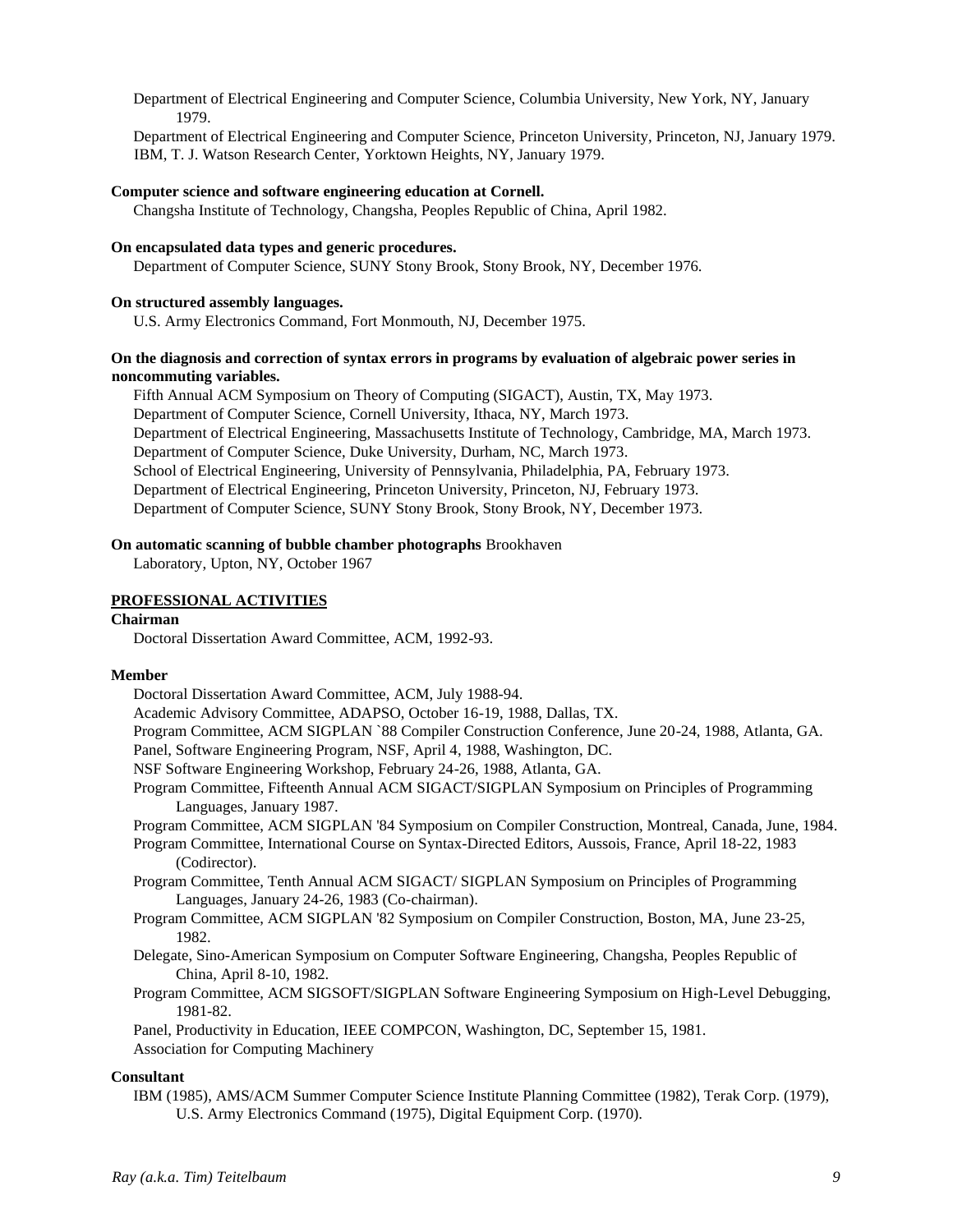## **Reviewer**

- ACM Computing Surveys, ACM TOPLAS, IEEE Computer, IEEE Software, IEEE Transactions on Software Engineering, MIT Press.
- Review of DoD Programming Language Policy, Computer Science and Telecommunications Board, National Research Council (1996).

#### **Referee**

NSF, NSERC

## **CORNELL ACTIVITIES**

Member, Computing Policy Committee (1994-1996) Chairman, Departmental Computer Facilities Committee (1990-91) Member, 2001 Committee (1990-91) Member, Committee on Instructional Computer Technologies (1990-91) Member, Search Committee for Associate Dean for Undergraduate Affairs (1986) Member, CER Management Committee (1986-89); Chairman (1987-88) Chairman, Department Chairman Search Committee (1986-87) Member, Senior Faculty Recruiting Committee (1985-1992); Chairman (1985-87) Member, Engineering College Resource Allocation Advisory Committee (1985-86) Member, Engineering College Computing Board (1984-88); Chairman (1987-88) Member, Computer Science Undergraduate Academic Affairs Committee (1984-85) Member, University Appeals Panel (1984-89) Director, Undergraduate Programs in Computer Science (1983-85) Member, Engineering College Computer Advisory Committee (1983-84) Member, Committee to Study Computers in Engineering Mathematics (1983-84) Co-director, Computer Science Summer School Program (1981-82) Member, University Computing Board subcommittee (1981-82) Member, Faculty Appeals Board (1981-82) Director, Computer Science Summer School Program (1979-80) Member, Engineering College Core Curriculum Committee (1977-82) Undergraduate program advisor (1977-1995)

#### **CORNELL COURSES TAUGHT**

**CS100—Introduction to Computer Programming**  Spring 2002, 147 students Fall 2000, 298 students Fall 1999, 205 students Fall 1996, 181 students Fall 1995, 189 students Fall 1994, 270 students Fall 1993, 317 students Fall 1992 and Spring 1993, 478 students Fall 1985, 645 students Fall 1984, 758 students Fall 1983, 749 students Fall 1981, 725 students Fall 1980 and Spring 1981, 1176 students Fall 1979 and Spring 1980, 1020 students Fall 1978 and Spring 1979, 952 students Fall 1977, 475 students Fall 1976, 544 students Fall 1975, 460 students

## **CS100S—Introduction to Computer Programming (Honors)**

Fall 1987, 45 students Spring 1987, 10 students